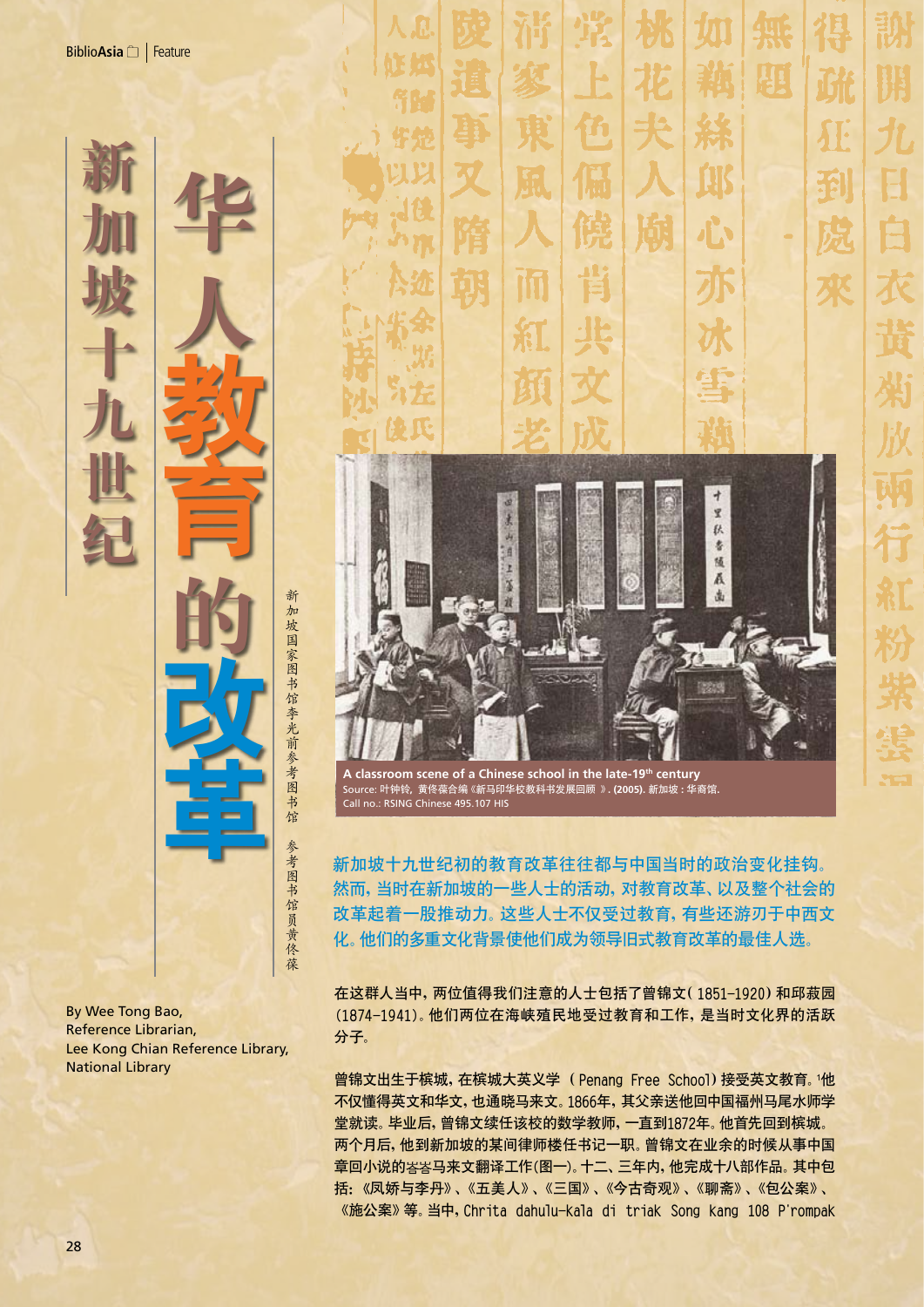## Man re-wrote Chinese CHRITA  $\mathbf{r}$ classics in Baba patois **GNOH REE YEAN CHRITA**<br>BANYLY-KALA Song Kang. h ago, which<br>ed in an old Beng Ceah. **SONG TEOW STEAD EAGLES OLUME VI.**  $\overline{\mathbf{r}}$   $\mathbf{u}$  **R** TE AANTSHE 安全 "He after gave the glass of the<br>said interaction of the same than the same couple and the<br>same chapter, which helped back-<br>has readers to graps a back-<br>grap of the China which<br>main a china which the back and the same glass 1118g ba noclety.<br>oct to the<br>miding and were trans-<br>fged," mald proved to be a fraud, but his<br>words made Chan aware of 图一**: 1985**年**5**月**16**日,《海峡时报副刊》一篇有关 曾锦文的报道 **Man re-wrote Chinese classics in Baba patois**

atau Swui Hnoh di zaman "Song Teow" 宋江》(图二、三、四、五)、Chrita dahulu-kala pasal Kou Chey Thian man-gawal-kan Tong Thye Chu pergi di negri Seh Thian C'hu Keng 等书目仍有存本保留在李光前参考馆。

邱菽园小时候寄养在澳门姑妈家,直到七岁才到新加坡来。在他15岁时(即1888 年),他随父母返福建省海澄县应科举考试。2 六年后,他科举中榜,考中举人。两 年后,他返回新加坡。父亲不幸那年逝世。他送父柩回中国。事后,游长江及华北, 就此,结识维新派人士。1897年,当他再度返新加坡后,与林文庆创办《天南新 报》,鼓吹变法维新(保皇会)。当时的"丽泽社"和"会吟社"也是由他设立的。他 也常应华文报章之邀,为每月撰文比赛之总裁判。邱的主要著作包括两部诗集: 菽园诗集》、《萧虹生诗钞》(图六、七、八)和两部笔记:《菽园赘谈》、《五百石洞 天挥麈》。柯木林在书中称他为: "新华社会乃至东南亚华人社 会之闻人"。3

当邱菽园在1897年再度回到新加坡时,他对当时的侨教做了一 些具体的贡献。首先,他有感到受过教育的女子在抚育下一代 时,起着关键的作用。于是,在1899年,他与林文庆等人创办新 加坡华人女校 (Singapore Chinese Girls'School)。是年, 他还出版《浅字文》一书,以供该校的教学需要。此书从出版到 1902年间,一共再版三次。邱菽园也觉察到旧式私塾所使用的 千字文》对当时的幼童来说,深奥难懂。《千字文》中的词汇, 晦涩难解。学童即使念了几年,未能掌握此书,有些甚至还不懂 得写自己的名字。邱菽园于是重编《千字文》,使该书成为适用 的教材。4 1902 年,他利用了原书中的479字,另加上521新字,编 写了《新出千字文》。身为一个科举举人,再加上他对诗文创作 的造诣,相信《新出千字文》一书在当时也甚受欢迎。

从这两位文人的文教活动来看,在编著实际和适宜当时环境的

教材和文艺书籍来说,他们俩可说是开了先河。他们的举动也拉近了当时新加坡 中、西文化界彼此的距离。同时,为新式教育和社会对教育的要求,奠下基础。

以邱菽园来说,普及教育,积极参与学校的创办和改编生硬难懂的四书五经,出版 适合幼童学习的《浅字文》、《新出千字文》,是对当时侨教的实际贡献。学校有 适宜使用的教材才能够持续。他与其他海峡殖民地华人创办的学校在当时相信也 自然的成为其他华人社群建立新式教育学校的借鉴。

**CHRITA** DAHULU.KALA Song Rang. DI ZAMAN "SONG TEOW." VOLUME II. **KITAB KA-DUA.**<br>FIRST EDITION HADIA-NYA PATOT SEALI CHAN KIM SOON -BATU GANTONG. minut a man

图二**:**《水浒传**—**宋江》,第二 卷。**Chrita dahulu-kala di triak Song kang 108 P'rompak atau Swui Hnoh di zaman "Song Teow". Vol II.** 可参阅显微胶卷**: NL10715.**



kawan saya dan sebat mbat-andai amas bengkang<br>I-kan kan No Tel A E EL 19 19 而已矣

2. Saladó ini stewatar dan lapan pemijuk ada ni ali nasi dan lapan pemijuk ada ni ali nasi dan lapan pemijuk handak plakha kan ini berpas meni selarah kan jadi berjadi kan lan ini berjadi kan lan lapan sentem sentem selar e, or seu moras, moras, en moras (moras)<br>Dakan ega, neya, ella bikin, hanbat klone (m<br>Dakan ega, neya, ella bikin, hanbat-klone (m

图三 、四**:** 《水浒传 **—** 宋江》书中一瞥 。右页段末日期为: **1899**年**11**月**10**日。

Chus Kim Kim Sat 20 QC 37 and are the Constitution of the First Class on mys. page back shall, lab purps produce the more than the constant back of the Constant Constant of the constant of the constant of the constant of t

4. Saya mila tulis ini Chrita manpey page 1920<br>Ishah kamag,<br>5. Yang ini chrita chrita sakarang ada di hikin,<br>yang bitmilian hasdak di salan, suma nya dari